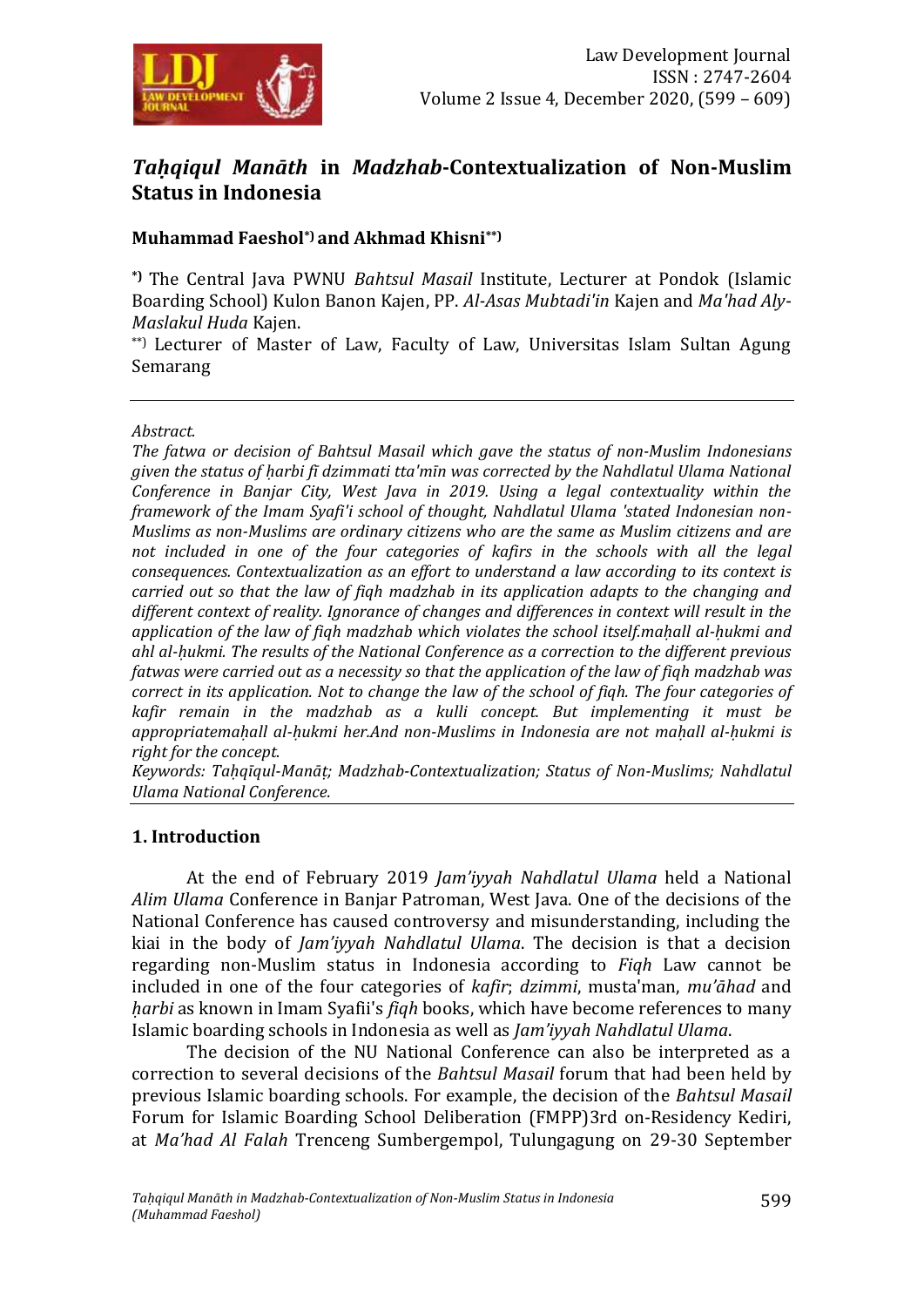

1998.1At that time, *Bahtsul Masail* raised a question that was discussed was about the status of non-Muslims in Indonesia and the extent of protection given to them by Islam. Given that if the status is *kafir harbi*, the property of non-Muslims will not receive protection. Meanwhile, if the status is *kafir dzimmi*, of course there is an obligation to pay *jizyah*. With reference to*fatwa* of Shaykh Ismail Zain Al-Yamani (d. 1414 H), mufti of the Shafi'i *Madzhab* who lives in Makkah, the following answers were decided: "Because between non-Muslim citizens and imams there is no contract that is justified (in accordance) with the customs stated in the book, then the status of non-Muslims in Indonesia according to the qoul chosen by the *musyawirin* is included as *kafir ḥarbi fii dzimmatit ta'min* (*kafir ḥarbi* who gets protection). Islamic protection for non-Muslim citizens in Indonesia includes protection for their lives and assets. Because the fasid contract in the matter of protection is a shohih contract." 2

In line with this decision, FMPP XIV throughout Java and Madura in PP. *Mifathul Ulum Al-Yasini,* Areng-areng Pasuruan, East Java, on 23-24 February 2006. The decision departed from the question of suicide bombings carried out by terrorist groups on the grounds of *jihad*, as follows:

"In the context of *jihad*, it is not justified. Because infidels in Indonesia are included in the category of *kafir* harbi fi dzimmah al-ta'min min al-imam (*kafir* harbi who receive a guarantee of safety from the imam) which the government cannot kill, harass (ightiyal), and others, as well as because they will cause a greater impact of mafsadah than the maslahah to be achieved. "<sup>3</sup>

In contrast to *Bahtsul Masail*'s decision, the National Conference of NU prefers to use the term *muwaāthin* or citizens who do not include *dzimmi, musta'man, mu'āhad* and *ḥarbi. <sup>4</sup>* The difference in *fatwa*s or decisions taken by the NU National Conference does not mean that they violate the law of *fiqh* in the schools of thought. But the differences in the application of *fiqh* law within the schools of thought. The application of this law is the result of the contextualization of *fiqh* law in the school of thought.

The contextualization that is the object here is the law of *fiqh* which is the school of thought, not a verse of the Quran or hadith. The contextualization in question is an attempt to understand the context of a *fiqh* law in the school of

 $\overline{a}$ <sup>1</sup> Muhammad Faeshol was present as a participant to become a delegation of PP delegates. MUS Sarang Rembang.<br><sup>2</sup> Kthe decisi

<sup>2</sup> Kthe decision of *Bahtsul Masail* FMPP III As the residency of Kediri, [http://www.gubuklentera.com/2016/11/status-non-muslim-di-indonesia.html.](http://www.gubuklentera.com/2016/11/status-non-muslim-di-indonesia.html) Accessed on 14 February 2020, 21.00 WIB.

<sup>3</sup> The decision of Bahtsul Masail FMPP XIV in Java and Madura in PP. Mifathul Ulum Al-Yasini, Areng-areng Pasuruan, http://www.gubuklentera.com/2016/11/konsep-jihad-dan-amar-marufnahi-munkar.html?m=1. Accessed on 14 February 2020, 21.10 WIB.

<sup>4</sup> See the 2019 *Nahdlatul Ulama Alim Ulama* National Conference Material, the *Bahtsul Masail Ad-Diniyyah Al-Maudluiyyah* Commission. In the discussion material as a draft of the National Conference results, contextualization is mentioned as an approach in formulating decisions on the theme "State, Citizenship and State Law." Meanwhile, the official results of the National Conference have not been published until this article was written. The author was present as a participant and delegation of the Central Java PWNU delegation. Previously, the author participated in formulating this method in the Bahtsul Masail Pra Munas held at PP. Al-Hasaniyah Rawalini Teluknaga, Tangerang, West Java 15-16 February 2019.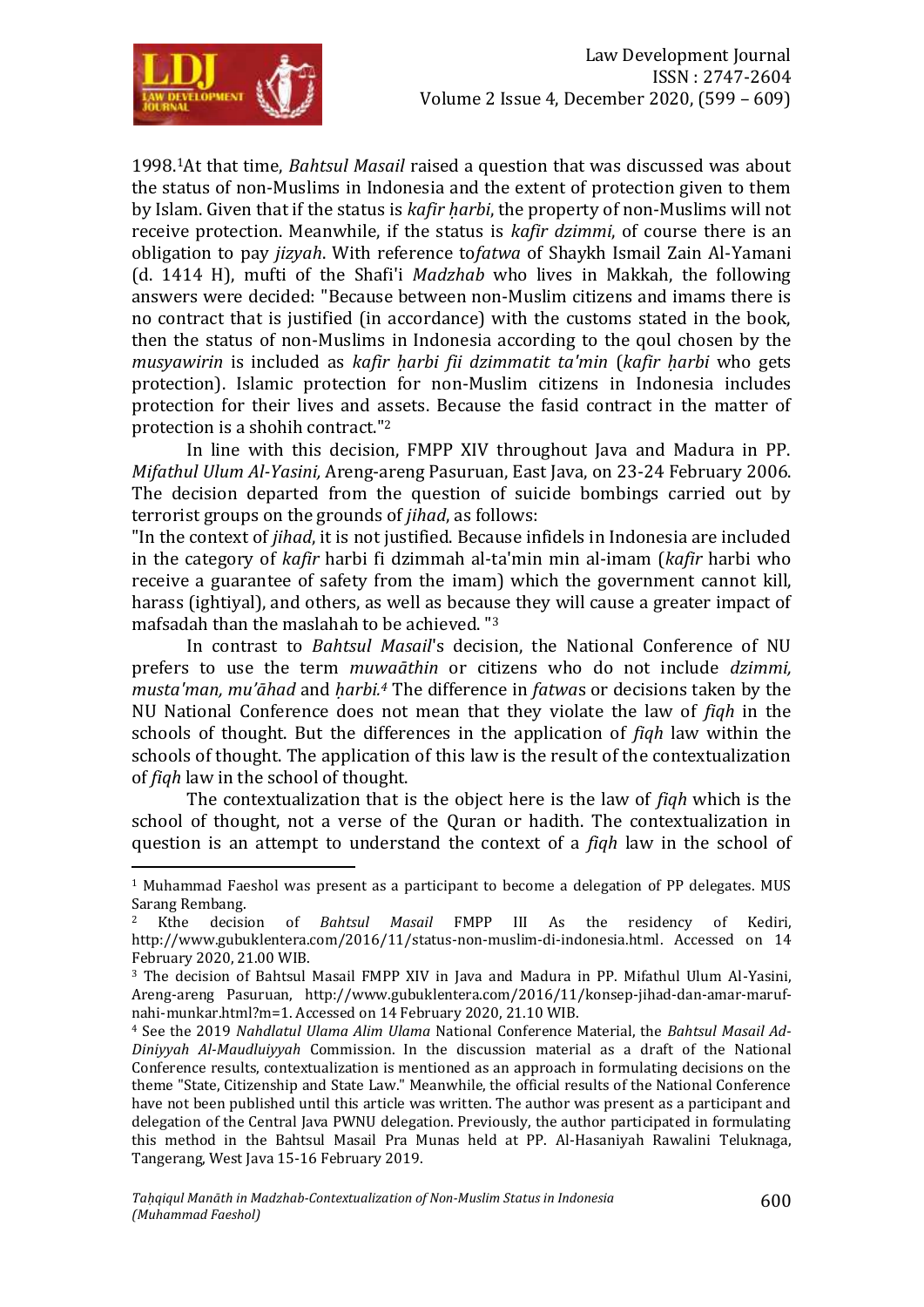

thought so that the suitability of the law can be found in the context of the problem being discussed. If it is not appropriate, then the law of *fiqh* cannot be enforced and another law must be stipulated. If forced, the *fiqh* law will violate the school itself. KH. Sahal Mahfudh (Rais Amm PBNU 1999-2014), emphasized the importance of following the school of thought by paying attention to the context in its application. This means that the law of *fiqh* is presented not just a copy-paste of the ulama's answers in the past without seeing the context that has changed.<sup>5</sup>

Regarding the contextualization of the status of non-Muslims in Indonesia, KH. Sahal Mahfudh, first said in 2010:

"If there is a *fiqh* product that does not lead to the creation of justice in society, it must be abandoned. For example, political jurisprudence (fiqih siyasah), which often has dictums not in line with the idea of democracy which requires justice and equality of human rights before the law. The formulation of classical siyasa *fiqh* usually places the *kafir* group as "second class", not an equal entity with Muslims. I think this view should begin to change. Because this view is not only conflicting with the idea of modern democracy but also against the idea of a nation-state like Indonesia professionalism, abilities and capabilities should be the first choice, not Muslim or not, not men or women. " <sup>6</sup>

Meanwhile, contextualization is a foreign term that needs to be referred to in Islamic science, in this case *Ushul Fiqih* as a science of *istinbāṭ* law. And among the *istinbāṭ* method known in *Ushul Fiqih* is *Taḥqīqul Manāṭ*. *Taḥqīqul Manāṭ* according to Imam Tajuddin Al-Subki is a study to find the *illat* of law (which has been found by *imam mujtahid*) in *far'u (maqīs),* namely the problem *(wāqi'ah)* being discussed.<sup>7</sup>

So, based on the above background, this research is aimed; first, to know *Taḥqīqul Manāṭ* as a method of contextualizing the school of thought and second, to find out how the application and results of *Taḥqīqul Manāṭ* on the status of non-Muslims in Indonesia

#### **2. Research Methods**

To achieve the two objectives above, this research was conducted using normative legal research with literature sources in the form of *fiqh*, *Ushul Fiqih*, tafsir, the history of the Prophet and articles in scientific journals as well as several additional sources of documents stored in trusted cyberspace sites. This research is a descriptive type of analysis, using the istinbath research approach of the Islamic school of *fiqh* law in a *manhaji* manner.

# **3. Result and Discussion**

# **3.1.** *Taḥqīqul Manāṭ* **as a Method of School contextualization**

 $\overline{a}$ <sup>5</sup> Sahal Mahfudh, Foreword Ahkamul Fuqaha; Solutions to the Problems of Actual Islamic Law; Decisions of the Congress, National Conference, and Congress of the Nahdlatul Ulama (1926-2004), Khalista and LTNU East Java.

<sup>6</sup> *Ibid.*

<sup>7</sup> Tajuddin Al-Subki, Jam'ul Jawami ', Darul Ilmi, Surabaya, juz. 2, p. 292.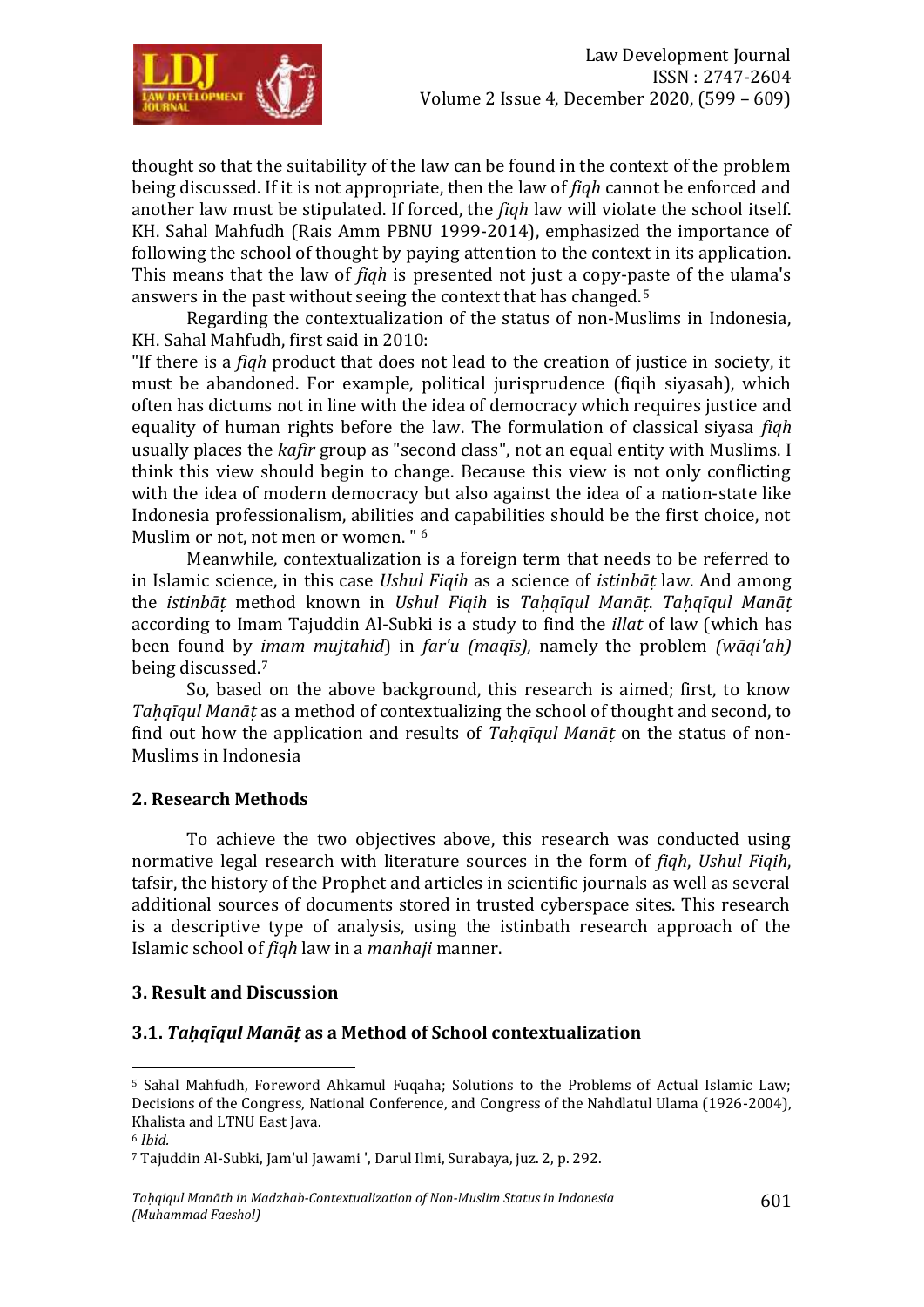

In *Ushul Fiqih* there are terms similar to *Tahqīqul Manāt*, namely *Takhriijul manath* and *Tanqīḥul Manāṭ*. *Takhriijul manath* and *Tanqīḥul Manāṭ* are two types of research on the text of the argument that the mujtahid priests did to find the *illat* of a law as part of istinbaathul ahkaam. Both are in the area of the *imam mujtahid*. Meanwhile *Tahqīqul Manāt* is more of a research work by the followers of the *madzhab* on new problems as an application of the findings of the *illat* that have been carried out by *Imam mujtahid*. *Taḥqīqul Manāṭ* is a study to find the *illat* of law (which has been found by the *imam mujtahid*) in *far'u (maqīs)*, namely the problem *(wāqi'ah)* being discussed.<sup>8</sup>

Imam Ghazali explained the operation of *Taḥqīqul Manāṭ* by proving the truth in *muqaddimah juz'iyyah (muqaddimah ṣughro)* in legal *istintāj.* In the two statements "every drink that is intoxicating is haram" and "drink A is considered intoxicating", the first is *muqaddimah kulliyyah (muqaddimah kubro)* and the second is *muqaddimah juziyyah*. Proof that drinking is intoxicating law meanwhile, to prove the truth of muqaddimah juziyyah requires knowledge of the reality of *maḥkūm 'alaih*. That is *ijtihad* using *Taḥqīqul Manāṭ*. 9

So, in *Taḥqīqul Manāṭ* - as emphasized by Imam Al-Syathibi, the main condition is knowledge of the issues being discussed *(wāqi'ah)* in full and detail. This knowledge is not knowledge of *fiqh* law but knowledge or *tashowwur* of *maḥkūm 'alaih*. This knowledge is obtained by referring to experts in the field (*ahlu khibrah or ahlul ma'rifat*).<sup>10</sup>

Imam Ghazali in the Principle of *Al-Qiyas* stated that *Taḥqīqul Manāṭ* was used to know the nature of many concepts of knowledge. Among them are 5 (five) concepts of knowledge (*nadhariyyah*) related to *fiqh* law, namely (1) *lughawiyah*  (language), (2) *urfiyyah* (customs), (3) *aqliyyah* (law of reason), (4) *hissiyyah*  (sensory knowledge) and (5) *thabii'iyyah* (physical reality). And the results of a study of a different *mahkūm 'alaih* will make law changes. Due to its breadth and importance, Imam Ghazali asserted that 90 percent of the jurisprudence lies determined by this *Taḥqīqul Manāṭ*. 11

*Taḥqīqul Manāṭ*not only to prove the existence of *illat* a sharia law in reality, but also the existence of "*illat*-*illat*" which becomes a condition for the application of a sharia law in reality. Imam Ghazali explained that the cultivation of a law is not only determined by the *illat* of the law, but also by the existence of conditions, the existence of *maḥall al-ḥukmi*, and the existence of *ahl lil-hukmi.* All these elements are also called "*illat*" in the sense that the concept of *illat* is borrowed from *illat* in logic *('aqli).* In the science of logic, *illat* is defined as "*al-mūjib lil-ḥukm"* (things that can cause a law to exist). If one element does not exist then the law does not exist either. In this it is the same; if one of the *illat* laws, conditions, *maḥall al-ḥukmi*

<sup>8</sup> Tajuddin Al-Subki, Loc. Cit.

<sup>9</sup>Al-Ghazali, Muhammad bin Muhammad. (2012). *Al-muṣtaṣfa min 'ilm al-uṣul.* Damascus: Muassasah Arrisalah. juz 1, p. 285.

<sup>10</sup>Al-Syathibi, Ibrahim bin Musa Al-Andalusi. (2004). *Al-Muwafaqat*. Beirut: Darul Kutub Al-Ilmiyyah. juz 5, p. 128.

<sup>11</sup>Al-Ghazali, Muhammad bin Muhammad. (1993). *Asas Al-Qiyas.* Riyadl-Saudi Arabia: Maktabah Al-Ubaikan. p. 42.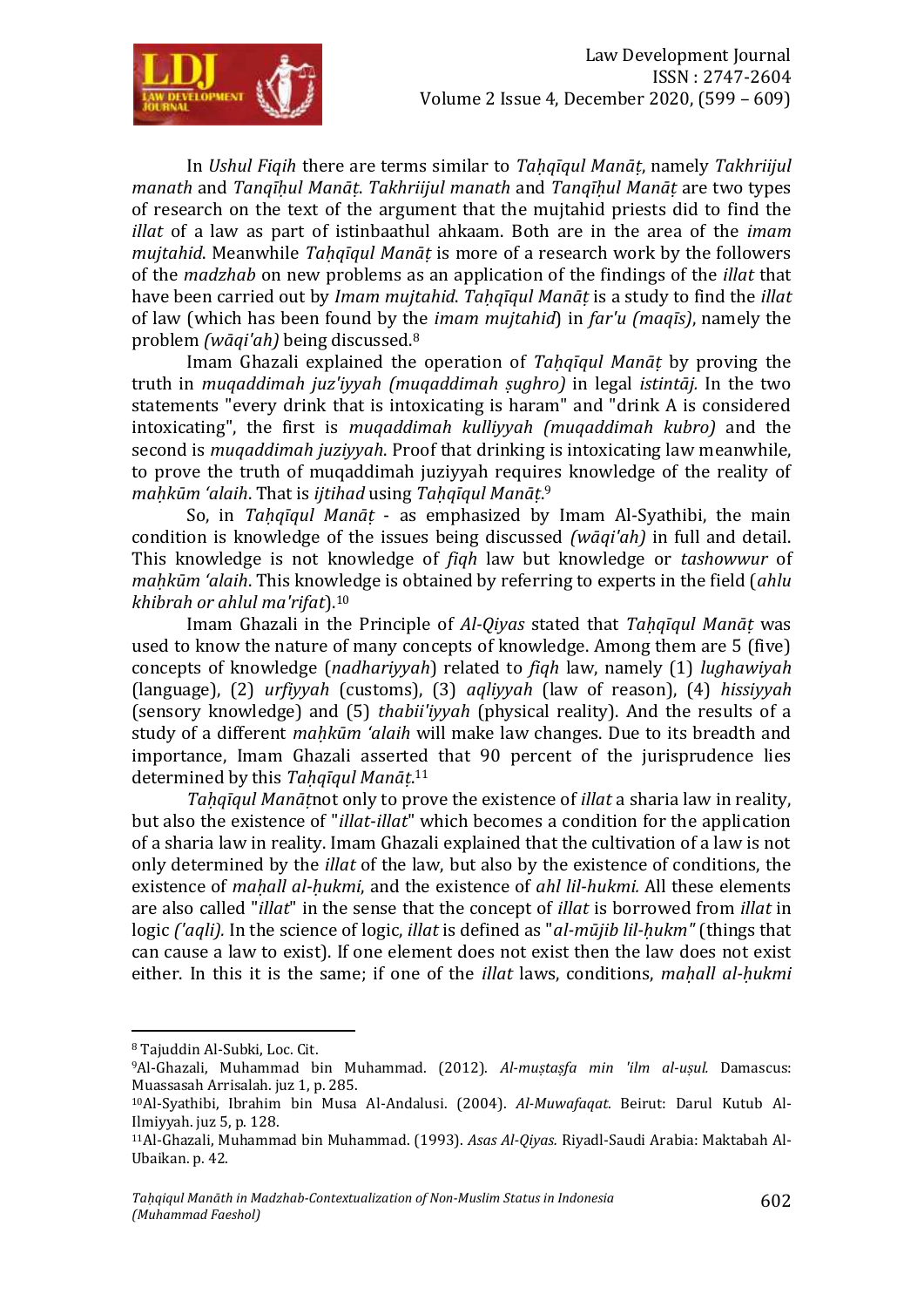

(legal object), or ahl lil-hukmi (legal subject) does not exist<sup>12</sup> The law of *figh* as a concept still exists but it cannot be applied if the reality does not match.

The jurisprudence law contained in the *madzhab* books is a set of concepts (*kulli*). If it has been revealed in a case it is called a *fatwa* or tanzīl al-ḥukm or taṭbīq al-ḥukm. The *fiqh* law will be different again if it has been changed to a judge's decision. The decision of a judge apart from being based on the laws of *fiqh*, in his decision he must look at legal facts by listening to witnesses and looking at the evidence. The law of *fiqh* in the hands of judges is binding because it has become an instrument of the state in resolving disputes between citizens. Unlike the *fatwa* which is not binding.

In the application of the law of *fiqh* it is strongly influenced by the results of the analysis of *maḥkūm 'alaih*. A mufti must observe makūm 'alaih carefully with all the surrounding realities, namely *illat*, conditions, *illat* law, conditions, *maḥall al-ḥukmi*, and *ahl lil-hukmi.* Errors in observing legal facts will cause the law to be applied to be incorrect. Laws applied by a mufti and even a mujtahid that are based on misunderstanding reality should not be followed.

Correction of a *fatwa* that is wrong due to an error in paying attention to reality must be made. Correction by using *Tahqīqul Manāt*, for example, was carried out by Shaykh Muhammad Mukhtar bin 'Atharid Al-Jawi (d. 1930) in his treatise, *Al-Shawaa'iq al-muhriqah lil-awhaam al-kaadzibah fii bayaani hillil Belut warraddi 'alaa man harramah* (Burning Lightning Assumption- Assumption of Lies; Explanation of the Halalness of Eels and Answering Those Who Prohibit It). In the Seventh Point [p. 7-8], this Javanese scholar who teaches at the Haram Mosque refutes the assumption of some people that eels are animals that live in two realms by what he calls tahqīq or proof. Namely, proof that eels are aquatic animals; not an animal that lives in two realms. This research he did with *Musyāhadahor* see first-hand the life of an eel in detail. The research was carried out in five ways; a place to live, a place to sleep, a place to find food, the inability to live for a long time outside of water and the absence of eels in dry land. This is including the Tahqiiqul Manaath of sense objects

The jurisprudence law that *kulli* as a result of istinbāṭ mujtahid and all istinbāṭ principles is called the *Madzhab*. KH. Dr. Ahmad Nahrawi Abdussalam defined schools as:

"The unity between the opinions of the mujtahid in the laws of the Shari'a is extracted from the detailed arguments of the Shari'a and the principles and ushul that form the basis of these laws, which are interrelated with one another. So the Shafi'i school means covering *Ushul Fiqih* and *fiqh* of Imam Shafi'i *radliyallahu 'anhu.* " **13**

And the *kulli fiqh* which became the school, Imam Qarafi mentioned there were only five elements. These five schools must be followed by followers (*muqallid*). First, the laws of *furu'iyyah* which are *ijtihadiyyah* such as the prayer *qunut* is *sunnah* according to Imam Shafi'i. Second, it is the causes of a law such as

<sup>12</sup>Al-Ghazali, Muhammad bin Muhammad. (2012). *Al-muṣtaṣfa min 'ilm al-uṣul.* Damascus: Muassasah Arrisalah. juz 1, p. 361. Al-Ghazali, Muhammad bin Muhammad. (1971). *Syifaaul-Ghalil,* Al-Ershad, Baghdad, p. 490-491.

<sup>13</sup>Ahmad Nahrawi Abdussalam. (1988). Al-im*ām al-shafi'i fi madzhabaihi al-qadīm wal jadīd*. p. 207.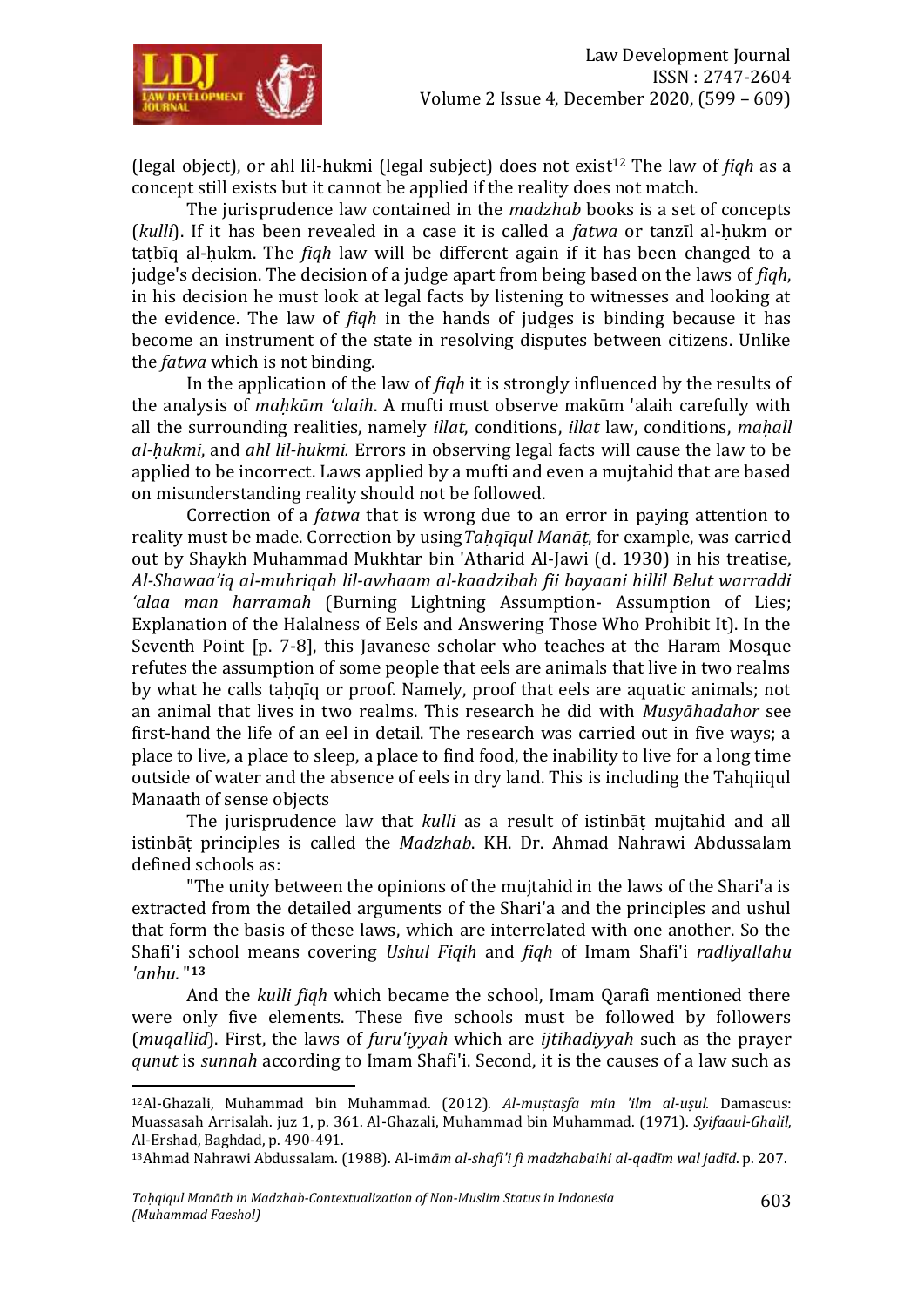

the five times breastfeeding which is the cause of the arising of the *mahram* status. Third, the requirements of a law such as the existence of two witnesses as a legal condition for a marriage. Fourth, the barrier (*maani'*) of a law such as the presence of unclean clothes on the clothes hinders the permissibility of praying by wearing them. Fifth, the provisions of evidence in court, such as not accepting children from witnessing in proof of murder.<sup>14</sup>

Apart from these five things, it is not included in the law of *fiqh* as a *madzhab*, which consequently must be followed by followers of the *madzhab*. Al-Qarāfi gave an example with an opinion of Imam Malik. Imam Malik argued that the contract of buying and selling and leasing land in the land of Egypt was illegal because according to Imam Malik the land of Egypt was conquered by war. Observing the jurisprudence law above, Imam Qarafi made a distinction which is the law of *fiqh* which is the *madzab* and which law of *fiqh* is derived from the school of thought In that statement, what became the school of thought was a statement that the contract of sale and purchase and lease of land from a country conquered by war was illegal. This is *fiqh furu'iyyah ijtihad*iyyah. Meanwhile, the statement that the country of Egypt was conquered by war is the result of shahada, not from istinbaṭ. And therefore it does not have to be followed because it is not part of the school. As a result of the Imam *Madzhab*'s *syahadah* (especially those under it), the *muqallid* can review its truth according to historical facts.

According to the author, this review includes *Taḥqīqul Manāṭ* in historical *nadhariyyah*. The application of the law "sale and purchase agreement and lease of land from a country conquered by war" against an area must be preceded by the historical *Taḥqīqul Manāṭ* of that area. *Taḥqīqul Manāṭ* is carried out so that the application of the law becomes correct. The results of *Taḥqīqul Manāṭ* must still be applied even though they differ from the opinion of the law-originating school of thought. If a law on a *maḥkūm 'alaih* which in its determination bases its taṣawwur on historical data, it must be corrected and changed, if new, more valid historical data is found. If it does not change, it will violate the school itself.

The idea of contextualizing Islamic law is a view that understands the ideals of law and the reality of effort. The contextual offer of *fiqh* is an effort to dialogue religious texts with the dimensions of reality.<sup>15</sup> In the framework of the school of thought, contextual means the effort to place the *kulli fiqh* law which becomes the *madzhab* according to its reality. So that the application (factoring) of the law of *fiqh* to a reality is in accordance with the reality that the jurisprudence law should exist. Reality that changes or is different requires a change in the law of *fiqh* itself.

#### **3.2.** *Taḥqīqul Manāṭ* **Non-Muslim Status in Indonesia**

 $\overline{a}$ 

*Bahtsul Masail*'s decision to grant non-Muslim status in Indonesia as *ḥarbi fī dzimmati al-ta'mīn* based on the *fatwa* of Shaykh Ismail Zain Al-Yamani(d. 1414 H), mufti of the Shafi'i *Madzhab* who lives in Makkah in his *fatwa* collection, Qurratul 'Ain. Following are the editors of the *fatwa*:

<sup>14</sup>Al-Qarāfi Al-Maliki. (2009). *Al-ihkaam fii tamyiiz al-fataawaa 'an al-ahkaam wa tasharru Benefits al-Qadli wal-imaam*, Dār al-Basyāir al-Islamiyyah. Beirut: Cet. IV. p. 191-200.

<sup>15</sup> Sanusi. (2015). *"Merajut Nalar Fiqih Kontekstual".* STAIN Kudus: Yudisia, Vol. 6, No. 2. p. 471.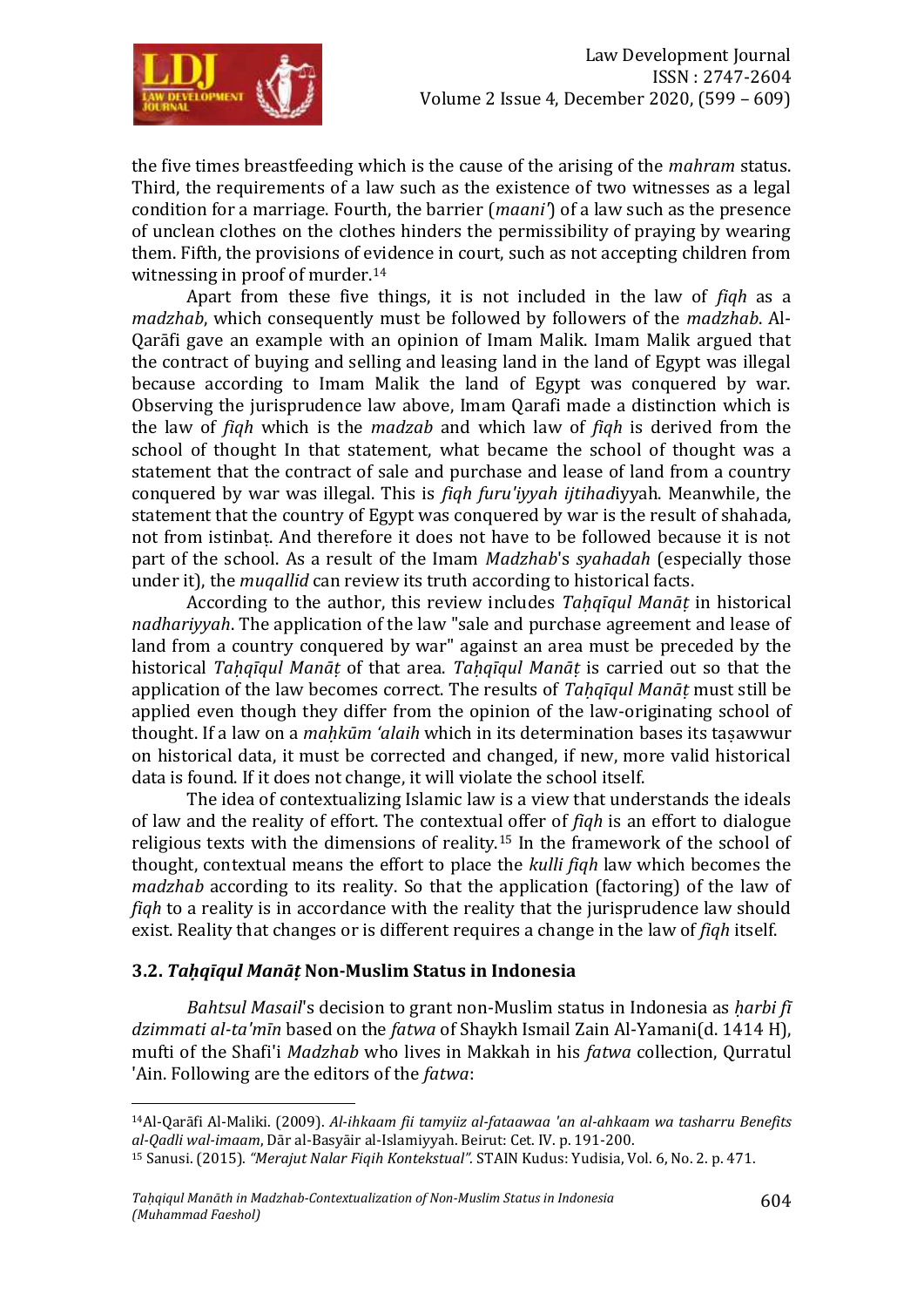

*"Alhamdulillah, your country has become independent, but there are ceaselessly many infidels, even though the majority of the country's population is Muslim. But the government treats the entire population, both Muslim and infidel, and you say that in fact the conditions of the dzimmah that are mu'tabar are mostly not fulfilled on the part of the kafirs. Are they considered dzimmi or ḥarbi kafir, and are we allowed to disturb them by hurting them openly… Until the end of the question?"*

I (Shaykh Ismail Zain) replied: *Know that the infidels who are in your country and other countries in Muslim areas such as Pakistan, India, Syria, Iraq, Sudan, Morocco and others, are not dzimmi, mu'ahad or musta'man kafirs, even they are a purely arbi kafir group ... but to be openly hostile to them, as you call it in the question it is necessary to look at the rules of "attracting benefit and rejecting*  damage", and "what is superior is to resist damage rather than attract benefit", *especially for human individuals where they do not have the ability to act like that as the reality exists and is seen.<sup>16</sup>*

Meanwhile, the 2019 Nahdlatul Ulama *Alim Ulama* National Conference saw that this concept was born from and for areas that were included in *Darul Islam* by means of military conquest or war. The concept of the four categories of *kafir* is determined based on the contract or the absence of a contract.

*Kafir dzimmi* in the term *fiqh* of non-Muslim citizens in areas that have been conquered by the Islamic government who then carry out *'aqd al-dzimmah*, namely agreements, contracts or agreements on protection guarantees. *'aqd al-dzimmah* can be valid forever, indefinitely. Based on this agreement, they are guaranteed protection of life, property and honor from the *Darul Islam* government and all Muslims while they are in the *Darul Islam* area. Including protection from aggression from other countries where only Muslim citizens have the obligation to fulfill the obligation of *jihad* to defend the country. *Jizyah* is also a kind of compulsory tax that is comparable to the obligation of Muslim citizens to pay *zakat*.

And this contract contains at least four obligations for non-Muslims; accept Islamic laws, pay *jizyah* every year, do not discredit Islam and do not do anything detrimental to Muslims.<sup>17</sup> If in the future the non-Muslim *dzimmi* residents want to leave the *dzimmah* agreement, the Islamic government must fulfill it by removing them from *Darul Islam* and taking them to a place where they feel safe, outside *Darul Islam*. <sup>18</sup>And if during the contract period, they committed treason (*qitaal*) for no justified reason (*syubha*h) then there was only one option, the death penalty. If it commits other violations that can damage the contents of the dzimmah agreement, the government has several choices of punishment; death penalty, being made a slave or asked for ransom. The government can also remove them from the *Darul Islam* area. This provision is excluded if they want to renew *'qad aldzimmah*, then the government is obliged to comply.<sup>19</sup>

 $\overline{a}$ <sup>16</sup> Ismail Zain Al-Yamani*. Qurratul 'Ain*. Rembang: Maktabah Al-Barokah. p. 199.

<sup>17</sup>Al-Hishni, Kifayatul Akhyar. (1994). Darul-Fikr, Lebanon, juz. 2, p. 175-176.

<sup>18</sup>Al-Haitami, Ibn Hajar. (2009). *Tuhfatul Muhtaj* in *Hawasyi.* Darul Fikr, Beirut-Lebanon, chapters 9, p. 353.

<sup>19</sup> Zakariya AL-Anshari, *Asnal Mathalib,* Maktabah Syamilah, ch. 21, p. 228.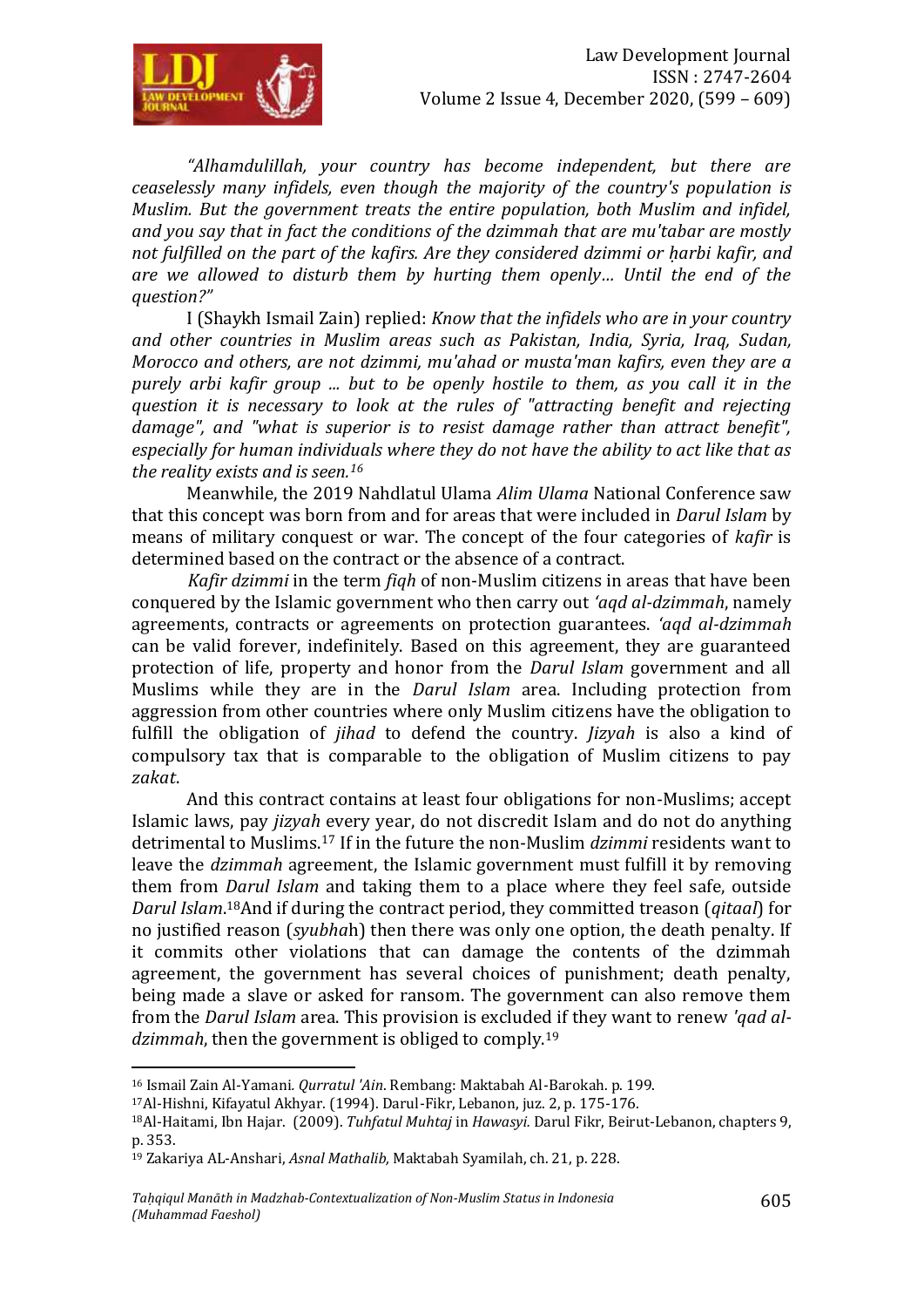

Second, *mu'āhad kafirs*, namely non-Muslims residing in *Darul harbi* country, but their government is still in a period of peace agreement with the *Darul Islam* government. The peace agreement is called *'aqd al-hudnah*. And the territory of their country is called *dār al-'ahd*. The agreement itself must be temporary. If Muslims are in a strong condition, then the agreement cannot be longer than 4 (four) months. And if it is in a weak state, it should not exceed 10 years. This agreement applies to the government of that country and all of its non-Muslim citizens.<sup>20</sup> This agreement does not have the consequence of the obligation to pay *jizyah* for non-Muslims and the obligation of protection for the *Darul Islam* government and Muslims. This agreement is only in the form of a no war agreement. However, if they are in the area of *Darul Islam* then they will receive protection like the *Kafir dzimmi*. And included in this category of *mu'āhad* infidels, those who live in the Darul *ḥarbi* region but make dzimmah agreements with the *Darul Islam* government.<sup>21</sup>

If the hudnah agreement has been canceled, the *Darul Islam* government may invade the area in the Darul *ḥarbi* area. It's just that, if there are non-Muslim *mu'āhad* who are still in the *Darul Islam* area, then Muslims still cannot harm them. It is the responsibility of the *Darul Islam* government to escort these non-Muslims out of the *Darul Islam* area and take them to a place that is deemed safe or their place of origin.<sup>22</sup>

Third, the musta'man *kafir*s are non-Muslims who are actually *ḥarbi* but they come to the *Darul Islam* area who get *'aqd al-amān* or security guarantees, namely protection *'aqd al-amān* whether from the government or from a Muslim despite having the lowest social status such as slaves, or Muslim citizens who are ungodly or ignorant.<sup>23</sup> During their stay in the *Darul Islam* area, they have guaranteed protection rights from the *Darul Islam* government and all Muslim citizens both in life, property and honor. The agreement period cannot be more than 4 (four) months. According to other opinions, it should not exceed 1 (one) year. Unlike the *aqd al-hudnah* which can be canceled at any time, this *'aqd al-amān* cannot be canceled by the *Darul Islam* government or Muslim citizens who provide guarantees, unless it is known that there is betrayal by the *kafir* musta'man concerned.<sup>24</sup> This agreement is not followed by an obligation to pay *jizyah* as in *'aqd al-dzimmah*. However, it is possible for the government to provide *'aqd alamān*, to impose a kind of tax if it is deemed necessary, such as when they came to *Darul Islam* for trading purposes.<sup>25</sup>

And fourth, *kafir ḥarbi*, namely non-Muslims who do not or refuse to do one of the *'aqd al-dzimmah*,*'aqd al-hudnah* and *'aqd al-amān*. Those whose territories were conquered by Muslims then rejected their *'aqd al-dzimmah* to mean *kafir ḥarbi*. As a consequence, they had to leave the area which had become *Darul Islam*. If they have done *'aqd al-dzimmah*, they can change their status to *kafir harbi* if

<sup>20</sup> Al-Haitami, Op. Cit., p. 254-255.

<sup>21</sup> Ibid. p. 257.

<sup>22</sup>Ibid. p. 358-359.

<sup>23</sup>Ibid. p. 309

<sup>24</sup>Ibid. p. 311-312.

<sup>25</sup>Zakariya AL-Anshari, Op. Cit., p. 199.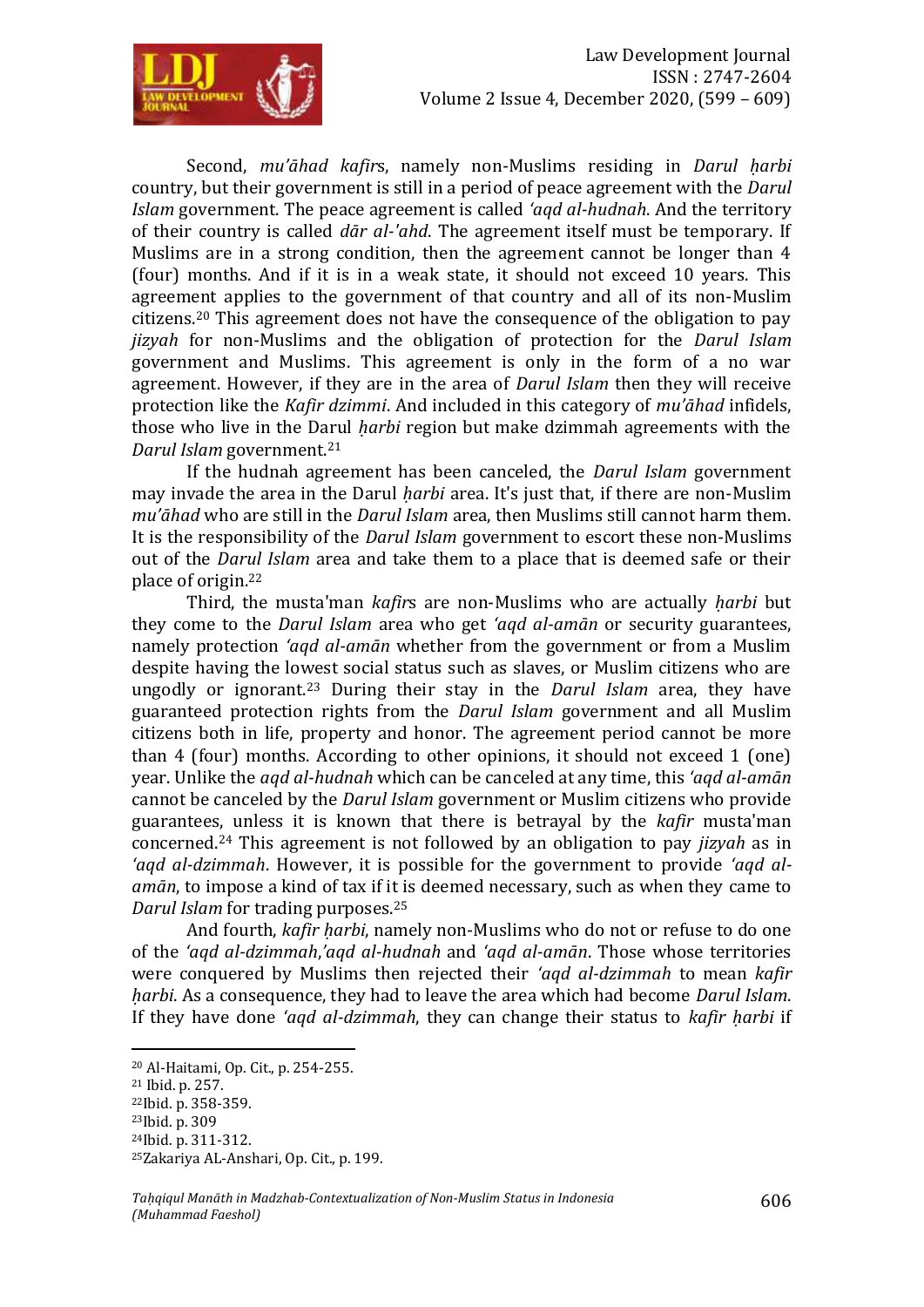

they violate the contents of the agreement; namely refusing to pay *jizyah* or take any other action that destroys *'aqd al-dzimmah.*

From the above explanation it is very clear, the division of *kafir* into four kinds is influenced by the context of the division of the world into *Darul Islam* and *Darul Kufr* as well as the context of territorial conquest *(futuḥāt*). The context of territorial conquest gave birth to the concept of *kafir dzimmi* and *ḥarbi*. And the context of the division of the world into *Darul Islam* Kufr and *Darul Kufr* gave birth to a derivative concept in the form of the categories of *kafir mu'āhad* and *kafir musta'man*.

According to the results of the NU National Conference, the application of the concept of *kafir dzimmi* and harbi from the four categories of *kafir* above is not appropriate for non-Muslim citizens in Indonesia. Because Islam came to the archipelago not by conquest, let alone war. Islam came through peaceful preaching and discussion of the preachers with the indigenous people. Even the Indonesian State was founded jointly from the beginning by all elements of the nation consciously without making Islam the basis of the state. Despite the fact that the role of Muslims is the greatest.

From this fact, the State of Indonesia is closer to the context of the country of Medina at the beginning of the Prophet's arrival. Rasulullah brought the teachings of Islam in Medina peacefully, without conquest and without war. And by the Messenger of Allah, the Jewish community living in Medina was not subject to *jizyah*. Imam Shafi'i in the Book of Al-Umm affirms this historical fact:

*"I do not know that historians have differing views on; In fact the Prophet when he arrived in Medina made an agreement with all the Jewish citizens without withdrawing the jizyah and in fact the verse of Allah [QS. Al-Maidah: 42] (which means) "... then if they come to you then decide the law between them or turn away from them ..." came down to the Jewish community who made the agreement; which they do not give jizyah and they do not accept to be treated (Islamic) law for them." 26*

*Dzimmi* or *ahlu al-dzimmah* during the time of the Prophet as in the Medina Charter was different from the concept of post-*futuhāt dzimmi.* Before there was *futuhāt,* there was no obligation of *jizyah* and there was no obligation to follow Islamic law for Medina residents who embraced the Jewish religion, as explained by Imam Shafi'i above. Meanwhile, the obligation to pay *jizyah* was imposed after the war. This is clearly indicated by the following verse:

Fight against those who do not believe in Allah and the Last Day, those who do not forbid what Allah and the Messenger of Allah have forbidden, and do not have the true religion, (i.e. people) who have been given the book, until they pay *jizyah* obediently while they are in a submissive state.<sup>27</sup>

The above verse is the only verse that explains the obligation of *jizyah*. According to scholars' expert commentators, the verse came down to be the Prophet's guidance before leaving for war to face the Christian Roman soldiers in Tabuk. The departure of the Prophet and his troops was due to the plans of Roman troops to invade Medina. The verse provides a limitation or ghāyah that the war

<sup>26</sup> Al-Shafi'i, Muhammad bin Idris, Al-Umm, Maktabah Syamilah, juz IV, p. 210.

<sup>27</sup> QS. Al-Taubah, verse 29.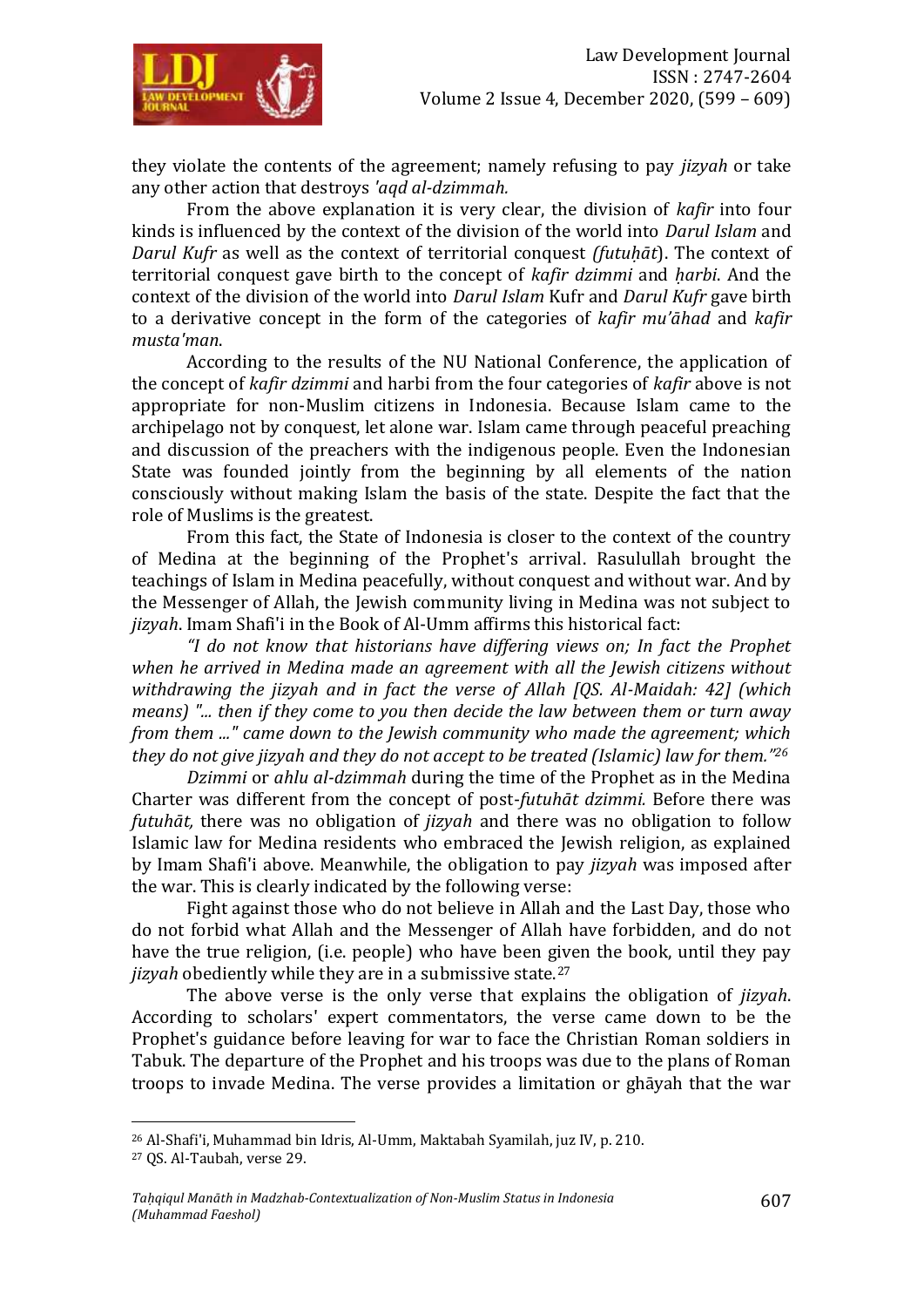

order was valid until the Romans were willing to pay *jizyah*. Some scholars who are expert commentators say that the verse came down after the betrayal of the Bani Quraidhah and Bani Nadhir, two tribes of Medina residents who embraced the Jewish religion. They made efforts to fight the Prophet and the Messenger of Allah responded with war.<sup>28</sup>

So it can be concluded that the context of the *jizyah* obligation above is very different from the Indonesian context where the Islamic religion came brought by the preachers peacefully and without war. So the application of the four categories of *kafir* is not appropriate for non-Muslim citizens in the country of Indonesia. Also, it is not appropriate to be given the status of *kafir harbi* fī dzimmati al-ta'mīn as in the decision of *Bahtsul Masail* FMPP for the Residency of Kediri. These mentions are contradictory. Because *ḥarbi* is not an infidel who is guaranteed safety. If *ḥarbi* is a citizen of *Darul Kufr* who enters *Darul Islam* and has received security guarantees from the government or one of the citizens, then he gets a status bar, namely musta'man. If a *ḥarbi,* his government performs*'aqd al-hudnah*, then he has got a new status, namely *mu'āhad*. These two categories are also not appropriate for non-Muslims in Indonesia. In addition, the status of *kafir ḥarbi fī dzimmati al-ta'mīn* is not found in *fiqh* literature. Nor is it found in the marāji 'or fiqih literary references attached to the decision.

The four categories of *kafir* that exist in the books of *fiqh* do not change as *fiqh* laws in concept. It is still there. However, it cannot be applied in Indonesia because Indonesia as *maḥkūm 'alaih* clearly and clearly is not the same as *maḥkūm 'alaih* which the concept should be applied. And this search is including the above *Taḥqīqul Manāṭmaḥall al-ḥukmi* related to fakta history.

#### **4. Closing**

 $\overline{a}$ 

From this research it is concluded that *Taḥqīqul Manāṭ* be a method of *ijtihad* in the application of *fiqh* law that has been compiled by Imam *Madzhab* into the problem at hand. In *Taḥqīqul Manāṭ*, it must be ensured that the problems faced have the same legal *illat*. If no legal *illat* is found, then another law that also comes from the *madzhab* must be promulgated. With this *Taḥqīqul Manāṭ*, ber*madzhab* will always be in line with the changing context of the times. As in determining the status of non-Muslims in Indonesia, some scholars are given the status of *ḥarbi* fī dzimmati at-ta'mīn. If this *fatwa* or legal decision is carried out by Taḥqīqul Manā in terms of the historical facts of non-Muslim people in Indonesia, it will not be suitable. Non-Muslims in Indonesia are more accurately referred to as non-Muslim citizens who cannot be called *dzimmi* or *ḥarbi* with the consequences as second class citizens. Non-Muslims in Indonesia are citizens who have the same rights and obligations as Muslims, as well as the position of non-Muslims in Medina at the beginning of the Prophet's arrival.

<sup>28</sup>Abu Hayyan Al-Anadalusi, Muhammad bin Yusuf, Tafsir Al-Bahrul Muhith, Maktabah Syamilah, ch. 6, p. 152.